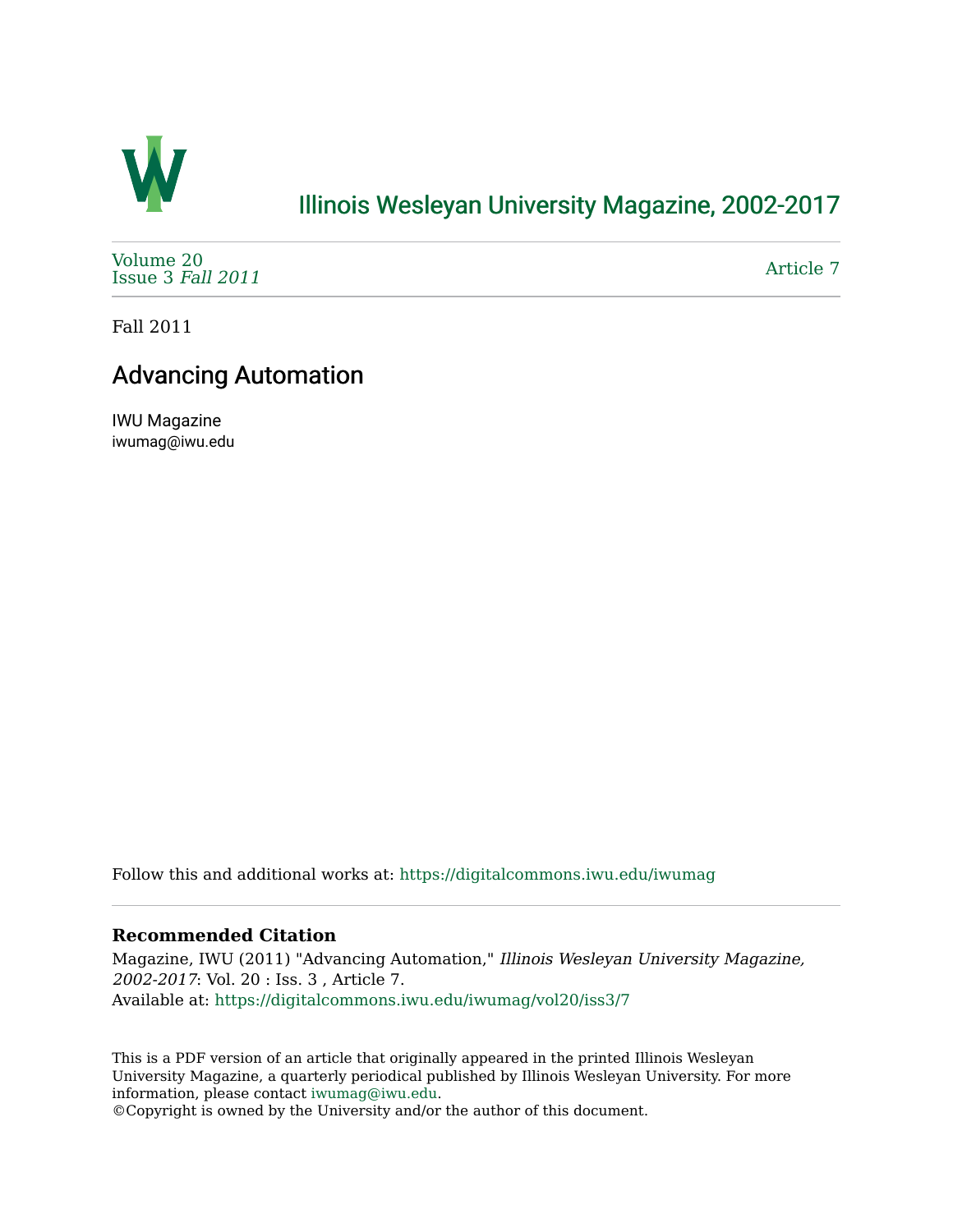## Advancing Automation

Charles Hawker '62 is honored for pioneering work in clinical science.



**Charles Hawker '62.**

Called a "true ambassador in the field of clinical science," Charles D. Hawker '62 was presented the Diploma of Honor by the Association of Clinical Scientists (ACS) at its annual meeting this past spring. First awarded in 1957, the diploma recognizes scientists who have made "sustained, salient and meritorious contributions to clinical science and its professional advancement."

"Dr. Hawker has dedicated much of his career to promoting and advancing our profession," says Magali Fontaine, president of ACS, a nonprofit group that promotes education, research and professional development in clinical science. Charles is a past president, executive committee member and current secretary of ACS and also past president of the National Academy of Clinical Biochemistry (NACB). He also received the John V. Bergen award from the Clinical and Laboratory Standards Institute, the Professor Alvin Dubin award from the NACB and the Becton Dickinson award from the Association for Laboratory Automation.

"I was truly honored to receive the Diploma of Honor from the association," says Charles. "The ACS is more

than 60 years old and is one of the most prestigious laboratory associations in the country. I have genuinely enjoyed participating in its meetings and governance over the past 36 years."

Charles is scientific director of automation and special projects at ARUP Laboratories at the University of Utah in Salt Lake City, where he has been for 20 years. A leading national clinical and anatomic pathology reference laboratory, ARUP has more than 3,000 employees and offers more than 3,000 tests, from routine medical screenings to highly complex molecular and genetic assays. His work investigating and developing new automation systems and technologies has helped make ARUP one of the most automated clinical laboratories in North America. Those systems include an automated transport and sorting system that can handle 5,000 specimens per hour, a two-story robotic freezer storage system that holds more than 2.3 million specimens and the world's first automated thawing and mixing workcell. Prior to working at ARUP, he held various management positions over a 20-year span with SmithKline Beecham Clinical Labs in St. Louis and the Laboratory Procedures Division of the Upjohn Co. in Kalamazoo, Mich.